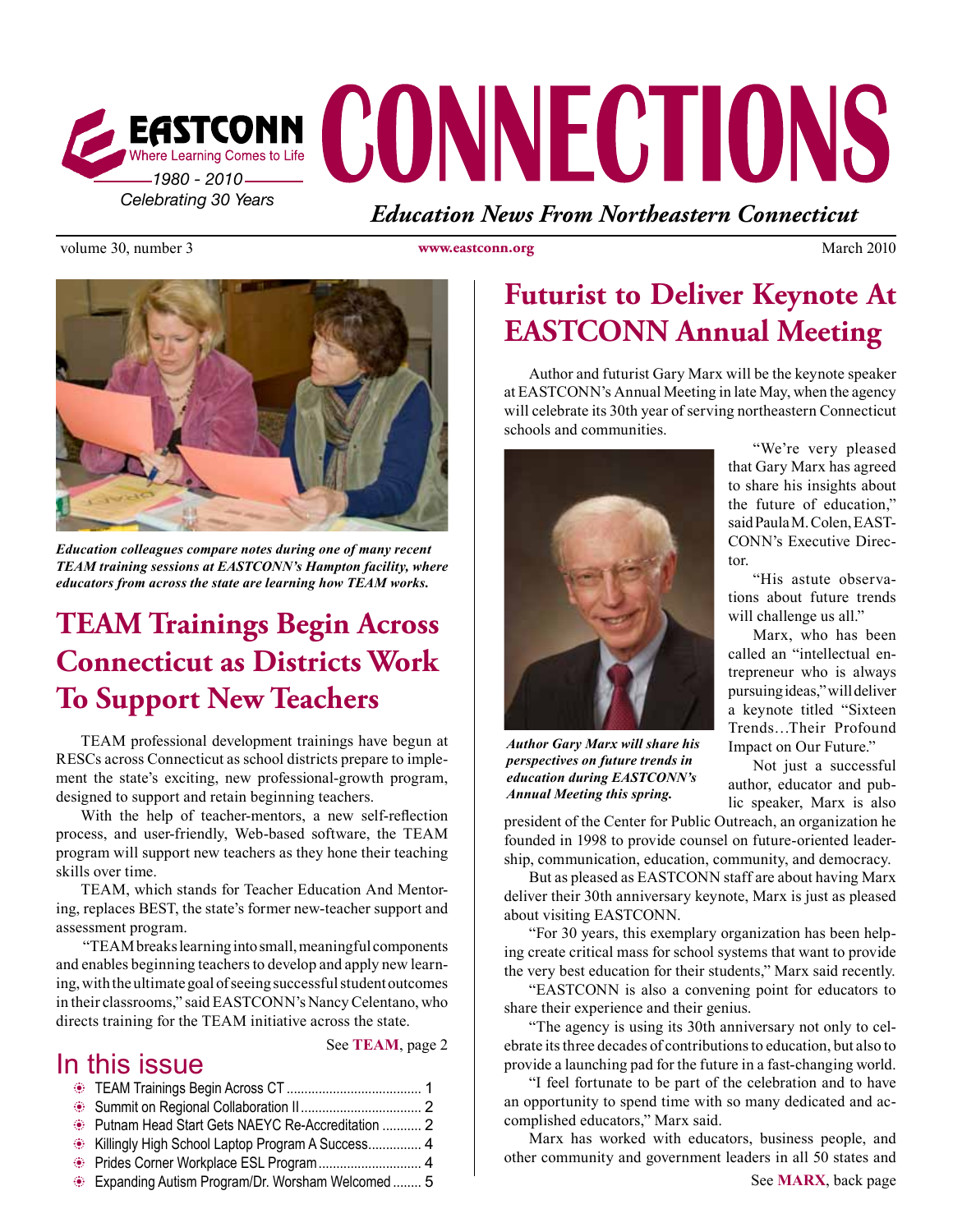### **View the EASTCONN Calendar at www.eastconn.org and Click on "Workshops, Events & Classes"**

# **Invitation-Only Summit on Regional Collaboration is Slated for NE Connecticut**

EASTCONN-region administrators were invited to ask their administrative teams, boards of education, community members and key stakeholders to attend the Northeastern Connecticut Summit on Regional Collaboration II on April 1st.

Participants will discuss the most pressing issues facing northeastern Connecticut's public schools and explore ways in which regional collaborations and cooperation can provide solutions.

The keynote speaker is Dr. Joseph M. Cronin, a published author who has served as Massachusetts Secretary of Education, Illinois State Superintendent of Education, President of Bentley College, and Associate Professor/Associate Dean at Harvard University.

Following Cronin's keynote, a moderated panel discussion will take place with Twyla Barnes, Superintendent, Educational Service District 112, Vancouver, WA; David J. Calchera, Director of Public Policy, The Connecticut Association of Public School Superintendents (CAPSS); state Sen. Donald E. Williams, District 29, President Pro Tempore; and state Rep. Joan A. Lewis, Assistant Majority Whip, District 8; other panelists TBA.

Afterwards, participants will break into groups and review results from last winter's frst-ever Regional Summit, as well as relevant issues for this year's group. A facilitated small-group discussion and task force formation will also take place.

The frst Summit on Regional Collaboration took place in February 2009; about 80 people from the region attended.

b b b

#### **TEAM, continued from page 1**

"TEAM provides opportunities for beginning teachers to develop and implement professional growth action plans that will help them improve not only their classroom learning environment, but also their planning, teaching, student assessment, and their own professional practice," said Celentano. "TEAM enables new teachers to work closely with a mentor and collect data on their own learning and student outcomes through a specially designed online program, which makes informationgathering and refection much easier."

TEAM is being developed through a close, ongoing collaboration among the Connecticut State Department of Education, Regional Educational Services Centers (RESCs), American Federation of Teachers (AFT) Connecticut, the Connecticut Education Association (CEA), and representatives from teacherpreparation institutions.

Look for more TEAM stories in future *Connections* newsletters. Or, contact TEAM's Director of Training Nancy Celentano at 860-455-1507, or at [ncelentano@eastconn.org.](mailto:ncelentano@eastconn.org)

### **New Northeast Regional Program Hosts Lively Open House in Putnam**



*In the photo above, students, parents and staff looked on as Northeast Regional Program (NRP) Director Denise Davis-Resonina, far left, joined EASTCONN Director of Education Services Tom Cronin, to her right, as he gave the signal to cut the red ribbon.* 

EASTCONN recently celebrated the opening of its new Northeast Regional Program (NRP) in Putnam with an open house for NRP students, teachers, family and friends. About 50 people attended.

 A ribbon-cutting ceremony marked the opening of the new facility as students vied for a chance to cut the ribbon across the main entrance. Tours were offered and everyone enjoyed refreshments.

 The new, 8,000-square-foot NRP facility can serve about 36 non-traditional learners in grades K-12 with social, emotional or behavioral challenges. Call NRP at 860-963-3328.

 $6666$ 

### **Putnam Head Start Program Is Re-Accredited by NAEYC**

 The EASTCONN Head Start program at Putnam Elementary School, 33 Wicker Street, Putnam, has achieved re-accreditation from the highly prized National Association for the Education of Young Children (NAEYC).

 NAEYC accreditation is a voluntary process that includes an extensive self-study process, allowing a program to refect on how they meet criteria based on 10 national standards, ranging from relationships, curriculum and physical environment to leadership and management.

The Putnam Head Start program also received support from EASTCONN's Accreditation Facilitation Project, through group and individual consultation, as program staff worked toward achieving NAEYC re-accreditation.

 For more information about NAEYC or the Head Start program in Putnam, contact Head Start Assistant Director Kimberly Lewendon at 860-455-1532, or at [klewendon@eastconn.org](mailto:klewendon@eastconn.org).

#### **EASTCONN** *Connections*

Writer/Editor: Teddie Sleight ~ tsleigh[t@eastconn.org](mailto:tsleight@eastconn.org) Assistant: Cindy Laurendeau ~ [claurendeau@eastconn.org](mailto:claurendeau@eastconn.org)

**[Communications Department](%20mailto:connections@eastconn.org)** [Dotty Budnick,](mailto:dbudnick@eastconn.org) Director ~ dbudnick@eastconn.org

**EASTCONN Administration**

Paula M. Colen, Executive Director

**EASTCONN**, 376 Hartford Turnpike, Hampton, CT 06247 860-455-0707 FAX: 860-455-0691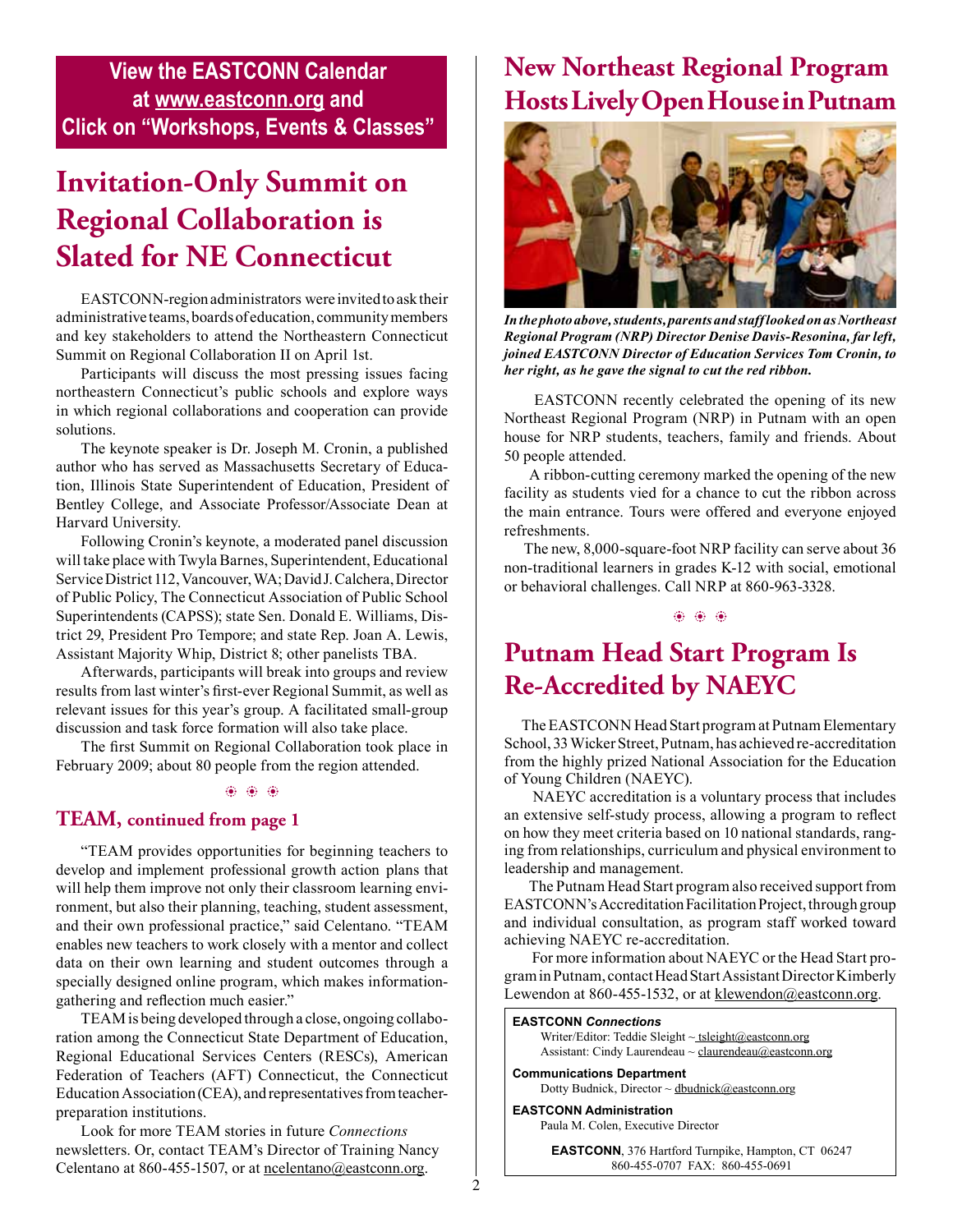### **EASTCONN Professional Notes:**

EASTCONN's Director of Early Childhood Initiatives,



**Elizabeth Aschenbrenner,** will make a presentation at NAEYC's 19th National Institute for Early Childhood Professional Development in Phoenix, Ariz., in June. The Institute's theme is "Emotional Intelligence: A 21st -Century Skill for Children and Adults." Aschenbrenner's presentation will explore the topic "Redesigning higher education early childhood programs

*Elizabeth Aschenbrenner*

to include intentional teaching paradigms within and across coursework, using the lens of NCATE/NAEYC/CEC standards."



*Richard Tariff*

EASTCONN Director of Adult Services **Richard Tariff** has been chosen to co-present a workshop on "Stabilizing and Strengthening the Adult Education Workforce" at the COABE/ProLiteracy Joint Conference 2010, which will take place in Chicago this month. COABE stands for Commission on Adult Basic Education.

b b b

### **Andover's Zeuschner Named CAS's 2010 Assistant Principal**



Dr. Michelle Zeuschner, assistant principal of Andover Elementary School, has been named the 2010 Elementary School Assistant Principal of the Year by the Connecticut Association of Schools (CAS). The award, sponsored

annually by CAS and the National Association of Sec-

*Dr. Michelle Zeuschner*

ondary School Principals, was established in 1990 to bring recognition to the assistant principalship and to spotlight the critical role that assistant principals play.

Zeuschner said receiving the award was a wonderful surprise. "How did I feel?" said Zeuschner, laughing. "I was absolutely shocked! It's absolutely an honor.

 "But I think the award is a true refection of the whole community we have here in Andover. Everyone is so supportive. It starts with the board, the administration, and, of course, the teachers and all their follow-through and efforts. You can't be successful without everyone working together. It's been a true group effort."

Zeuschner, who is also Andover's special education director, has been an educator for 18 years, and has been Andover's assistant principal for four years.

She resides in West Hartford with her husband and two children.

# **Killingly Students Ranked No. 1 on NOCTI Assessment**



*Left-to-right, Killingly High School students Christopher Dorsey, Gabriel Violette and Joshua Berube had top state scores.*

Thirteen Killingly High School computer science and animal science students have earned a No. 1 ranking on a statewide assessment test, out-scoring larger districts across Connecticut.

The small group of KHS students took the National Occupational Competency Testing Computer Information Systems (NOCTI) test last spring.

"We're very proud of these students, but we're also proud of their teachers," said Killingly Superintendent of Schools William Silver. "It's a general credit to our Career Pathways Program."

The NOCTI assessment measures the skills of students who have completed coursework in a secondary or post-secondary technical program. The test is built on nationally validated workplace-based standards, according to Cindy Bradley, KHS's computer science instructor.

Top-ranked KHS computer science students included seniors Joshua Berube, Christopher Dorsey, Devon Hatfeld, and Gabriel Violette, as well as students who have already graduated: Trent Clements-Joubert; Patrick Meagher; Kevin Yang; Joel Lenoir; and Connor Milikin. All fve graduates are enrolled in four-year colleges. KHS's top-scoring animal science students included Tanya Seace, Sarah Bodo, Michelle Wood and Ryan Broad. All four have graduated and gone on to college.

b b b

#### **Early Childhood Advocacy Day in Hartford**



*EASTCONN Director of Early Childhood Initiatives Elizabeth Aschenbrenner, left, joined state Sen. Don Williams, D-29th Dist., center, and Putnam Family Resource Center's Patricia Bryant for Early Childhood Advocacy Day on March 3rd in Hartford.* 

**Send Us Your District's Good News! Call or e-mail Teddie Sleight, 860-455-1553, tsleight@eastconn.org.**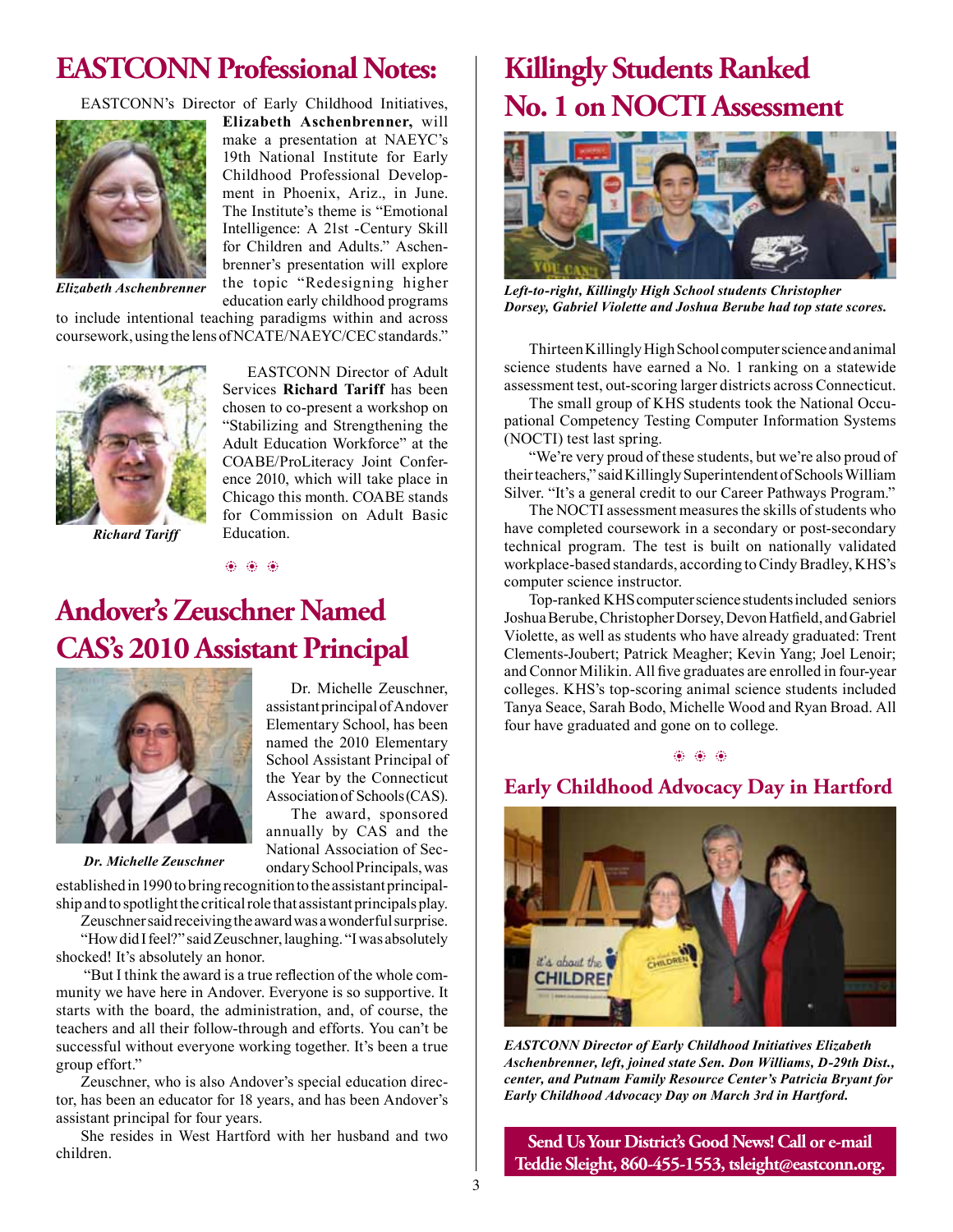### **Free Mac Laptops in Killingly Help Teach 21st-Century Skills**



*Killingly High School students attend a math class, where they worked on their new MacBooks, donated by a local benefactor.*

Thanks to a generous local benefactor and Killingly's forward-thinking administration, 400 freshmen and sophomores at Killingly High School are toting something extra-wonderful to school each day – free MacBook laptops, part of the district's unique One-to-One Laptop Program, now in its second year.

Local philanthropist Patricia Morgan approached Killingly school officials in the spring of 2008 and asked how she could help Killingly students.

"I told her that computers had been cut from the budget," said Dr. William Silver, Superintendent of Killingly Public Schools.

Through her family trust, Morgan agreed to support KHS's underfunded One-to-One Laptop Program, donating \$130,000 by the end of 2010-11. "She's been remarkably generous," Silver said.

As a result, in the fall of 2008, every KHS freshman and Vocational/Agriculture student received a MacBook laptop. This year's incoming freshmen and Vo/Ags also received new MacBooks.

Silver said the frst year was a great success and he expects nothing less this year.

"The program has exceeded our expectations," Silver said.

Students bring their Macs to class and take them home each night, using them to reinforce critical 21st-Century skills like creating multimedia presentations, writing, and doing online research. Students also work on Macs with teachers in class.

 "Personally, I think it helps when I'm doing my homework" said Casey, a KHS freshman. "I love it. There are so many things you can do with it."

"This is 21st-Century learning at its best," said KHS Principal Peter Micari. "This program is just one more way of integrating every subject in this school."

"Without this program, many of our kids couldn't afford these computers," Micari added.

Each summer, the Macs will be collected in order to refurbish and update them. Each fall, the Macs will be returned to students – a system that worked very well the frst year, according to Silver.

"National data shows that when kids own their own computers, the break-loss ratio drops, and that's exactly what we're seeing," said Silver. "That sense of ownership is very important."

 Since the program began, there has been "virtually no loss and no theft," Silver said.

Silver said it will take several years to assess the effects the program has had on students and their academic performance.

# **86 Latino Supervisors at Prides Corner Farms in Lebanon Finish Workplace ESL Course**

Eighty-six Spanish-speaking supervisors at Prides Corner Farms, the largest wholesale nursery in New England, have successfully completed an EASTCONN workplace English-asa-Second-Language (ESL) course in what may have been the biggest program of its kind in Connecticut.

"Many other employers in northeastern Connecticut have taken advantage of our workplace ESL training," said EASTCONN Adult Services Director Richard Tariff, "but in my professional, 30-year career as an educator and a member of the statewide Workplace Coordinating Committee, I have never seen an ESL workplace program this large."

"I applaud Prides Corner Farms for providing their supervisors with an opportunity to increase their ESL skills and become more effective supervisors, employees, parents and community members," Tariff said.

 The ESL course at Prides Corner, which is headquartered in Lebanon, was intended to improve Spanish-speaking employees' ability to communicate with management, with nursery customers, and the hundreds of seasonal workers who will soon be hired for the 2010 growing season. Most of their workforce is of Mexican descent and resides in Willimantic, according to Prides Corner Farms Human Resources Director Toni Ruiz.

"We are true believers of promoting from within our company," said Ruiz. "Before we hire out, we want to do everything we can to help our staff move ahead. That was our motivator and learning English is key to realizing that goal."



*EASTCONN ESL teacher Robin Miyashiro, seated in green, beams with pride as the ESL students from one of her several Prides Corner classes pose with their certifcates of completion in Lebanon.* 

Nearly all of the 86 Prides Corner supervisors who earned their certifcates of ESL completion attended a graduation ceremony at the Lebanon Fire Complex hall in mid-March.

"I think that it was a great opportunity to learn more English," said Jose Luis Linares, a supervisor who attended the ceremony. He carefully held his ESL certifcate of completion on his lap.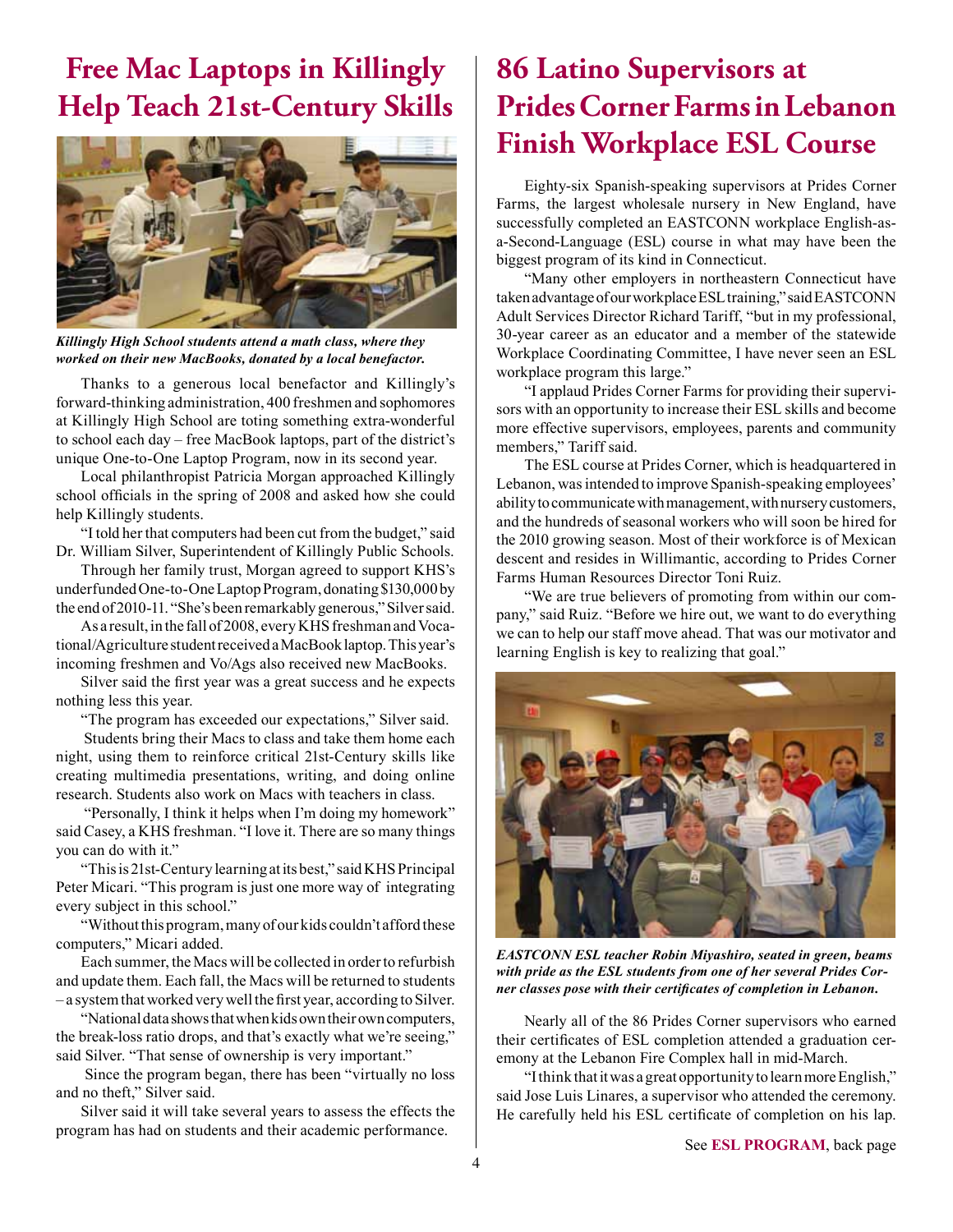# **EASTCONN Expands Autism Program's Capacity**

EASTCONN has expanded its ability to serve children with autism spectrum disorders (ASD) and related disabilities by adding another expert to its Columbia-based, comprehensive evaluation and diagnostic team.

"With the addition of behavioral psychologist Dr. Bob Worsham, we continue to refne and expand the EASTCONN Autism Program and our ability to serve our districts," said Tom Cronin, EASTCONN's Director of Education Services.

#### **[Editor's Note: Please See Worsham Story at Right.]**

Now EASTCONN can serve students' needs both at its Commerce Drive facility in Columbia and/or provide consultative support for districts' in-school ASD programs.

"EASTCONN's Autism Program is fully prepared to send its expert consultants into the feld to help school districts build and sustain their own autism programs so that students don't have to leave their hometown schools," Cronin said.

The EASTCONN Autism Program, headquartered at 10 Commerce Drive in Columbia, includes a director, a behavioral psychologist, a variety of related services personnel, assistive technology experts, and a full range of evaluation tools, said Cronin. The program also has access to a consulting psychiatrist and EASTCONN's on-staff school psychologists.

The autism program's home base on Commerce Drive includes diagnostic and evaluation offices; consultation offices; rooms equipped for physical therapy, occupational therapy, and assistive technology; classrooms with personalized learning cubbies and indoor play spaces; and an outdoor, fenced-in playground.

For more information, contact EASTCONN Autism Program Director Dyer at 860-228-3240, or ddyer@eastconn.org.

b b b



### **Bebyn Joins EASTCONN As School Psychologist**

EASTCONN welcomes school psychologist Holly Bebyn to its staff. Bebyn will provide school psychology services for EASTCONN programs and interim services for EASTCONNregion school districts.

*Holly Bebyn on staff*

"We're very pleased to have Holly on staff," said Ron Morin, EASTCONN's Director of Special Services. "She brings a broad range of experience to her work." Bebyn is well-versed in conducting PPTs and 504 meetings, conducting individual counseling with K-12 students, including IEP counseling, crisis counseling and group anger management counseling.

Bebyn, who has 10 years' experience, obtained her master's and a Sixth Year Degree in school psychology from UConn and is also a Nationally Certifed School Psychologist. She has worked as a school psychologist at Great Path Academy in Manchester, in Tolland and at Windsor High School. She has worked as a learning specialist for post-secondary students with learning disabilities and has been a crisis counselor for victims of domestic violence.

# **Autism Program Welcomes Dr. Robert Worsham**



Dr. Robert W. Worsham, a behavioral psychologist and applied behavior analyst, has joined EASTCONN's Columbiabased Autism Program.

"We are very pleased that the highly regarded Dr. Worsham has joined our program," said EAST-CONN's Autism Program Director Doris Dyer.

"His experience with evidence-based treatment and teaching methodolo-

*Dr. Robert Worsham joins Autism team, expanding service options*

gies adds important depth and richness to the treatment options and consultation we can provide for all EASTCONN-region students and their families."

A licensed psychologist in the State of Connecticut, Worsham has for many years been in private practice, consulting and working in schools and providing in-home services to young children and adults with ASD, behavior disorders, and/or developmental disabilities.

Worsham was previously a behavior specialist at Lake Grove at Maple Valley, in Wendell, Mass., where he co-developed the school-wide individual behavioral programming system known as Day-at-a-Time. While a psychologist in Durham, Conn., Worsham was responsible for the development of the school behavioral programming system known as "Program on a Page" and its associated data summarization and charting system. Worsham worked as a psychologist at the Judge Rotenberg Educational Center, Canton, Mass., and was a consulting psychologist with the Connecticut Department of Mental Retardation, Southbury Training School.

He was also the director of psychology and a consulting psychologist for the state Department of Mental Retardation, Region 3, for many years. There, Worsham provided evaluation, functional assessment, skills training and behavioral support plans, counseling, consultation with residential and day program staff, including evaluations for children, birth-to-three, and ongoing consultation with teachers regarding services for children.

An adjunct faculty member at Assumption College in Worcester, Mass., and a tenured assistant professor of psychology at the School of Theoretical and Applied Science at Ramapo College in N. J., Worsham has taught courses in behavior modifcation, applied behavior analysis, precision teaching, direct instruction, standard celeration charting, statistics, information processing and introductory psychology.

Worsham earned a B.A. in psychology from the University of Virginia, an M.S. from Virginia Commonwealth University, and a Ph.D. in psychology from Rutgers University. He is widely published and has presented at many professional conferences.